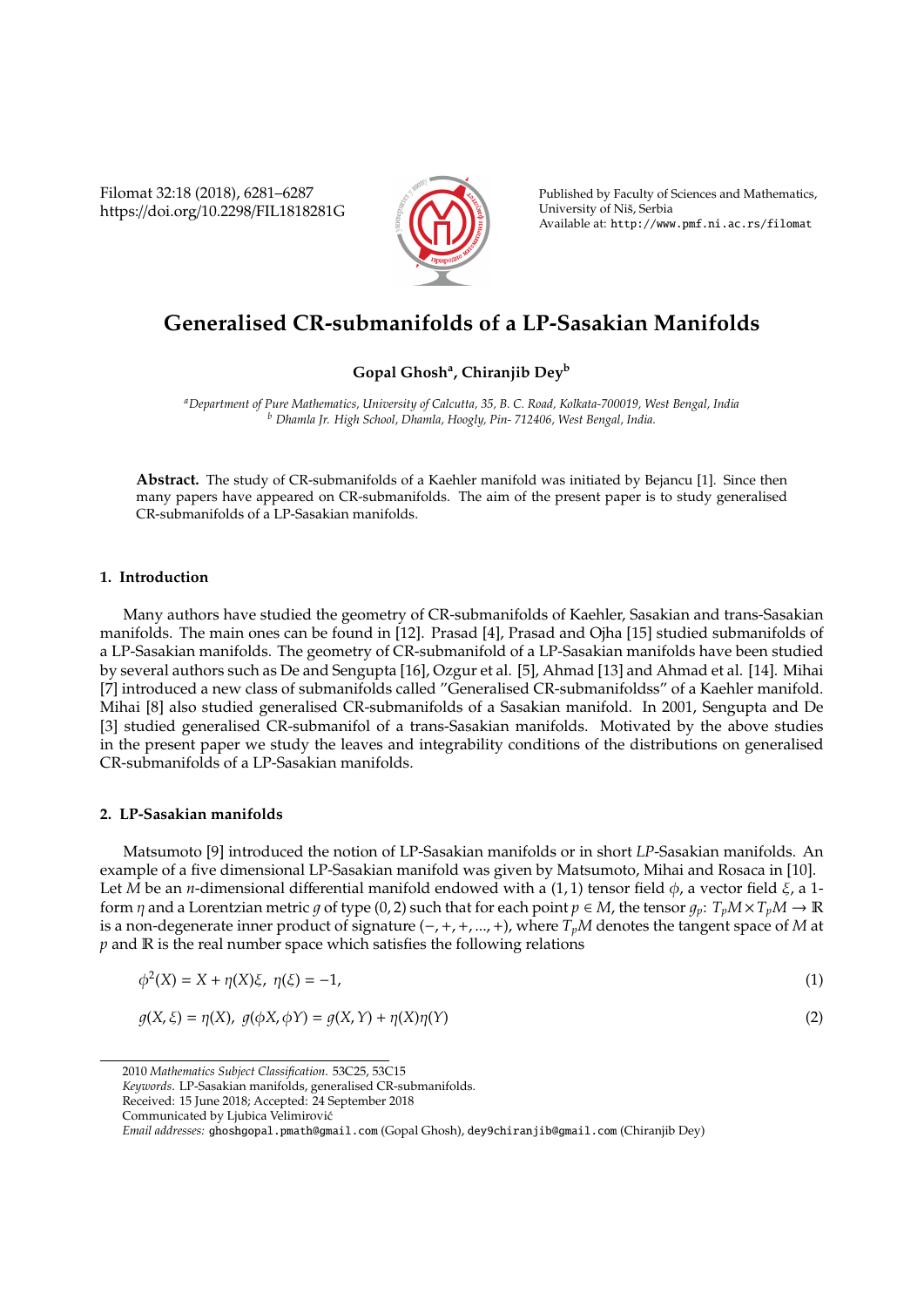for all vector fields *X*,*Y*. Then such a structure  $(\phi, \xi, \eta, q)$  is termed as Lorentzian almost paracontact structure and the manifold with the structure  $(\phi, \xi, \eta, q)$  is called a Lorentzian almost paracontact manifold [9]. In the Lorentzian almost paracontact manifold *M*, the following relations hold [9]:

$$
\phi \xi = 0, \ \eta(\phi X) = 0,\tag{3}
$$

$$
\phi(X, Y) = \phi(Y, X),\tag{4}
$$

where  $\phi(X, Y) = q(X, \phi Y)$ .

A Lorentzian almost paracontact manifold *M* endowed with the structure ( $\varphi$ ,  $\xi$ ,  $\eta$ ,  $\varphi$ ) is called an LP-Sasakian manifold [9] if

$$
(\nabla_X \phi)Y = g(\phi X, \phi Y)\xi + \eta(Y)\phi^2 X,\tag{5}
$$

where  $\nabla$  denotes the operator of covariant differentiation with respect to the Lorentzian metric q. In an LP-Sasakian manifold *M* with the structure  $(\phi, \xi, \eta, q)$ , it is easily seen that [9]

$$
\nabla_X \xi = \phi X,\tag{6}
$$

$$
(\nabla_X \eta)(Y) = g(\phi X, Y) = (\nabla_Y \eta)(X). \tag{7}
$$

for all vector fields *X*, *Y* on *M*. LP-Sasakian manifolds have been studied by several authors such as ([11], [6], [2]) and many others.

#### **3. Generalised CR-submanifolds of LP-Sasakian manifolds**

Let *M* be an *m*-dimensional submanifold isometrically immersed in a LP-Sasakian manifold *M* such that the structure vector field  $\xi$  of  $\bar{M}$  is tangent to the submanifold *M*. We denote by  $\{\xi\}$  the 1-dimensional distribution spanned by ξ on *M* and by {ξ} <sup>⊥</sup> the complementary orthogonal distribution to {ξ} in *T*(*M*).

For any *X*  $\in T(M)$  we have  $q(\phi X, \xi) = 0$ . Then we put

$$
\phi X = bX + cX,\tag{8}
$$

where  $bX \in \{\xi\}^{\perp}$  and  $cX \in T^{\perp}(M)$ . Thus  $X \to bX$  is an endomorphism of the tangent bundle  $T(M)$  and  $X \rightarrow cX$  is a normal bundle valued 1-form on *M*.

**Definition 3.1.** [7] A submanifold M of an almost contact metric manifold  $\bar{M}$  with almost contact metric structure (φ, ξ, η, 1) *is said to be a generalised CR-submanifold if*

$$
D_x^\perp=T_x(M)\cap \phi T_x^\perp(M); x\in M
$$

*defines a differentiable subbundle of*  $T<sub>x</sub>(M)$ *. Thus for*  $X \in D^{\perp}$  *one has*  $bX = 0$ *.* 

We denote by *D* the complementary orthogonal subbundle to  $D^{\perp} \oplus \{\xi\}$  in  $T(M)$ . For any  $X \in D$ ,  $bX \neq 0$ . Also we have  $bD = D$ .

Thus for a generalised CR-submanifold *M* we have the orthogonal decomposition

 $T(M) = D \oplus D^{\perp} \oplus {\{\xi\}}.$ 

Any vector field *X* tangent to *M* can be decomposed as

$$
X = PX + QX + \eta(X)\xi,\tag{9}
$$

where *PX* and *QX* belong to the distribution D and  $D^{\perp}$ , respectively. For any vector field *N* normal to M, we put

$$
\phi N = tN + fN,\tag{10}
$$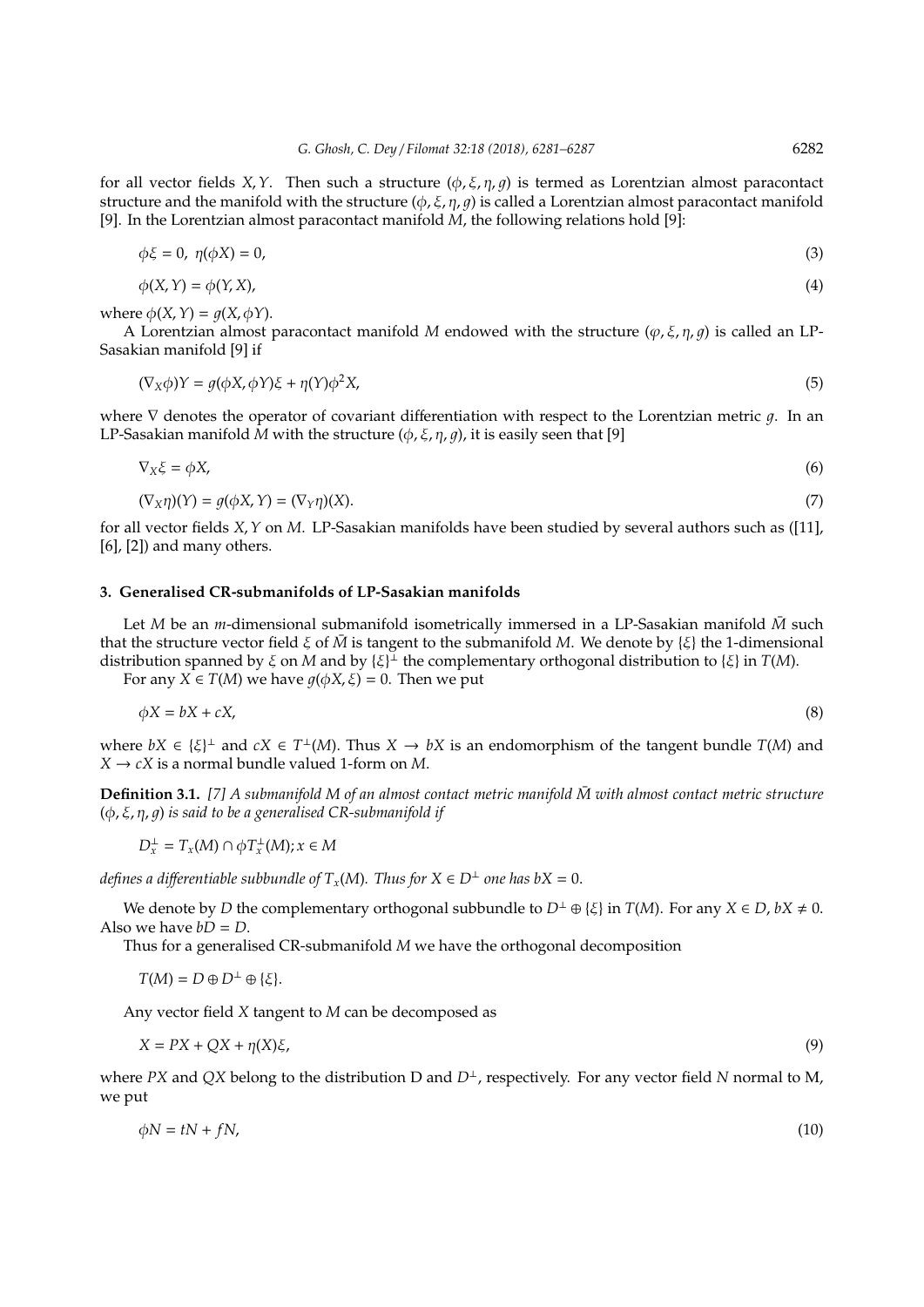Where tN and fN denotes the tangential and normal component of  $\phi$ N. Now, we denote by  $\bar{\nabla}$  the Riemannian connection on *M* with respect to the Riemannian metric *q*. The linear connection induced by  $\bar{\nabla}$  on the normal bundle *T*<sup>⊥</sup>(M) is denoted by  $\nabla$ <sup>⊥</sup>. Then the equations of Gauss and Weingarten are given by [12]

$$
\bar{\nabla}_X Y = \bar{\nabla}_X Y + h(X, Y) \tag{11}
$$

and

$$
\bar{\nabla}_X N = -A_N X + \nabla_X^{\perp} N + \eta(N) X,\tag{12}
$$

for  $X, Y \in T(M)$ ,  $N \in TM^{\perp}$ , h (respectively  $A_N$ ) is the second fundamental form (respectively tensor) of *M* in *M* and  $\nabla$ <sup>⊥</sup> denotes the operator of the normal connection. Moreoverted by these tensor fields are related by

$$
g(h(X, Y), N) = g(A_N X, Y),
$$
\n<sup>(13)</sup>

for  $X, Y \in T(M)$ . We denote

 $u(X, Y) = \nabla_X bPY - A_{cPY}X - A_{\phi OY}X$ .

**Theorem 3.2.** Let M be a generalised CR-submanifold of LP-Sasakian manifold  $\bar{M}$ . Then we have

$$
P(u(X, Y)) - bP\nabla_X Y - P \th(X, Y) = \eta(Y)PX,
$$
\n(14)

$$
Q(u(X,Y)) - Qth(X,Y) = \eta(Y)QX,
$$
\n(15)

$$
\eta(u(X,Y)) = g(\phi X, \phi Y) \tag{16}
$$

$$
h(X, bPY) + \nabla_X^{\perp}cPY + \nabla_X^{\perp}\phi QY - cP\nabla_XY - \phi Q\nabla_XY - fh(X, Y) = 0,
$$
\n(17)

*for*  $X, Y \in T(M)$ *.* 

*Proof.* Making use of (8), (9), (10), (11) and (12) in (5)

$$
\nabla_X bPY - bP\nabla_X Y + \nabla_X^{\perp} cPY - cP\nabla_X Y - A_{cPY}X \n-A_{\phi QY}X + \nabla_X^{\perp} \phi QY - \phi Q\nabla_X Y + h(X, bPY) - Pth(X, Y) \n-Qth(X, Y) - fh(X, Y) = g(X, Y)\xi + \eta(Y)X + 2\eta(X)\eta(Y)\xi.
$$
\n(18)

Then equation (14)-(17) follows by taking components on each of the vector bundles  $D, D^{\perp}, \{\xi\}$  and  $T^{\perp}(M)$ respectively.  $\square$ 

**Theorem 3.3.** Let M be a generalised CR-submanifold of LP-Sasakian manifold  $\bar{M}$ . Then we have

$$
P(t\nabla_X^{\perp}N + A_{fN}X - \nabla_X tN) = bPA_NX,\tag{19}
$$

$$
Q(t\nabla_X^{\perp}N + A_{fN}X - \nabla_X tN) = 0,\tag{20}
$$

$$
\eta(A_{fN} - \nabla_X tN) = 0,\tag{21}
$$

$$
h(X, tN) + \phi Q A_N X + \nabla_X^{\perp} f N + c P A_N X = f \nabla_X^{\perp} N,
$$
\n(22)

*for*  $X \in T(M)$  *and*  $N \in T^{\perp}(M)$ .

*Proof.* For *X*  $\in T(M)$  and *N*  $\in T^{\perp}(M)$ ,

$$
P\nabla_X tN + Q\nabla_X tN + \eta(\nabla_X tN)\xi - PA_{fN}X - QA_{fN}X
$$
  
- $\eta(A_{fN}X)\xi + \nabla_X^{\perp}fN + bPA_NX + cPA_NX + \phi QA_NX$   
- $Pt\nabla_X^{\perp}N - Qt\nabla_X^{\perp}otN - f\nabla_X^{\perp}N = 0.$  (23)

Hence the theorem follows by taking components on each of the vector bundles  $D, D^{\perp}, \{\xi\}$  and  $T^{\perp}(M)$ respectively.  $\square$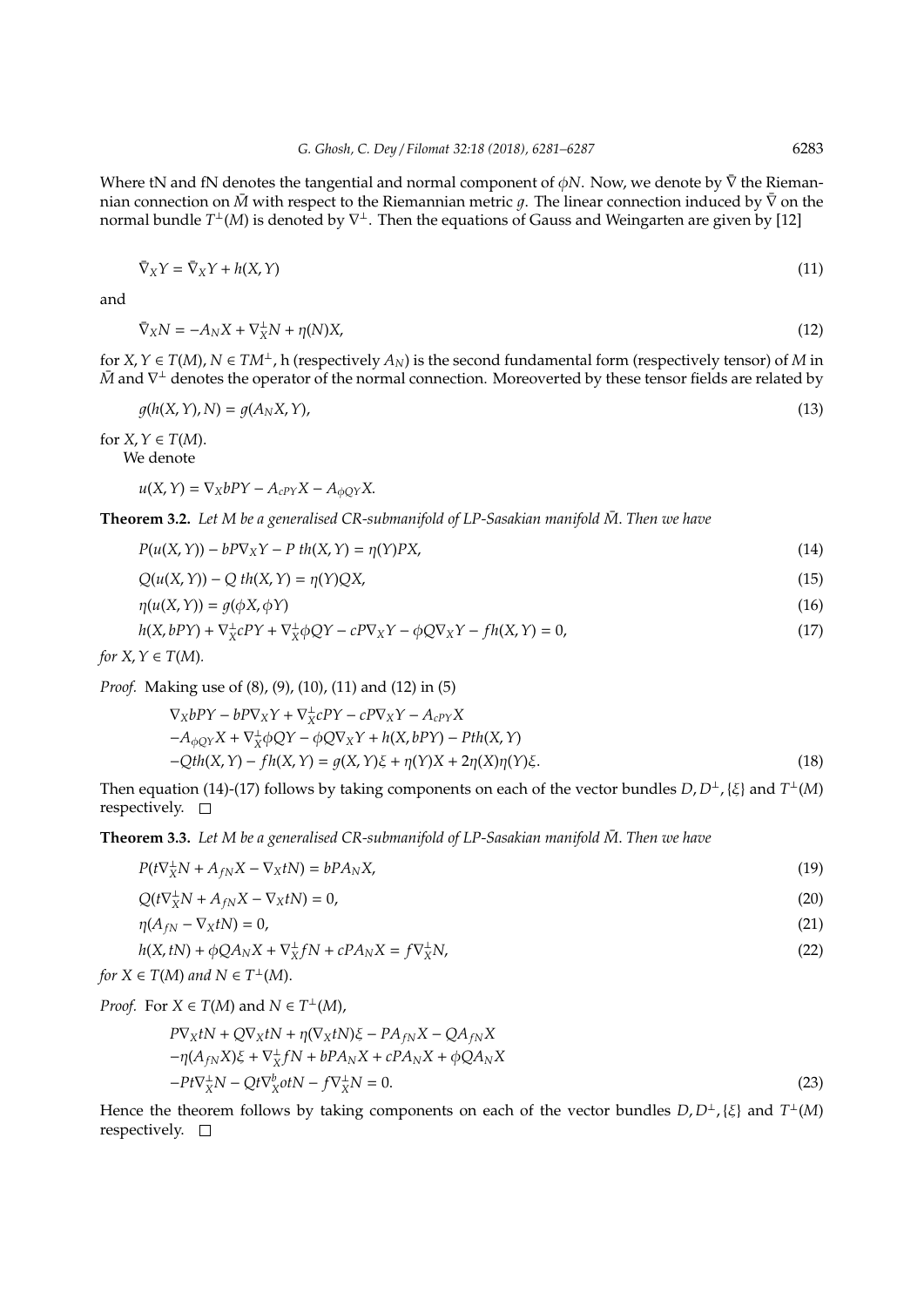|  |  | G. Ghosh, C. Dey / Filomat 32:18 (2018), 6281–6287 | 6284 |
|--|--|----------------------------------------------------|------|
|--|--|----------------------------------------------------|------|

$$
\nabla_X \xi = bX; \ h(X, \xi) = cX,\tag{24}
$$

*for*  $X \in D$ 

$$
\nabla_Y \xi = 0; \ h(Y, \xi) = \phi Y,\tag{25}
$$

*for*  $Y \in D^{\perp}$ 

$$
\nabla_{\xi}\xi = 0, \; h(\xi, \xi) = 0. \tag{26}
$$

*Proof.* Hence the theorem follows from (6) by using (8), (9) and (11).  $\square$ 

**Theorem 3.5.** Let M be a generalised CR-submanifold of LP-Sasakian manifold  $\bar{M}$ . Then we have

 $A_{\phi X}Y = A_{\phi Y}X$ ,

*for*  $X, Y \in D^{\perp}$ *.* 

*Proof.* Using (2), (5), (11) and (13) we get

$$
g(A_{\phi X}Y, Z) = g(h(Y, Z), \phi X) = g(\overline{\nabla}_Z Y, \phi X) = -g(\phi \overline{\nabla}_Z Y, X)
$$
  
= 
$$
-g(\overline{\nabla}_Z \phi Y, X) = g(\phi Y, \overline{\nabla}_Z X) = g(A_{\phi Y} X, Z),
$$
 (27)

for  $X, Y \in D^{\perp}$  and  $Z \in T(M)$ .  $\square$ 

**Theorem 3.6.** Let M be a generalised CR-submanifold of a LP-Sasakian manifold  $\bar{M}$ . Then we have

$$
\nabla_{\xi} V \in D^{\perp},\tag{28}
$$

*for*  $V \in D^{\perp}$  *and* 

$$
\nabla_{\xi} W \in D, \tag{29}
$$

*for*  $W \in D$ *.* 

*Proof.* Let us take  $X = \xi$  and  $V = \phi N$  in (19) where  $N \in \phi D$ . Taking account that  $tN = \phi N$ ,  $fN = 0$  we get

$$
P\nabla_{\xi}V = Pt\nabla_{\xi}^{\perp}N - bPA_N\xi.
$$
\n(30)

The second relation of (24) gives

$$
g(PN\xi, W) = g(A_N\xi, W) = g(h(W, \xi), N) = -g(cW, N) = 0,
$$
\n(31)

for  $W \in D$ . Hence (30) becomes

$$
P\nabla_{\xi}V = Pt\nabla_{\xi}^{\perp}N.\tag{32}
$$

On the other hand (22) implies

$$
h(\xi, V) = f \nabla_{\xi}^{\perp} N - \phi Q A_N \xi. \tag{33}
$$

For  $V \in D^{\perp}$ ,

$$
h(\xi, V) = h(V, \xi) = -\phi V \in \phi D^{\perp}.
$$
\n(34)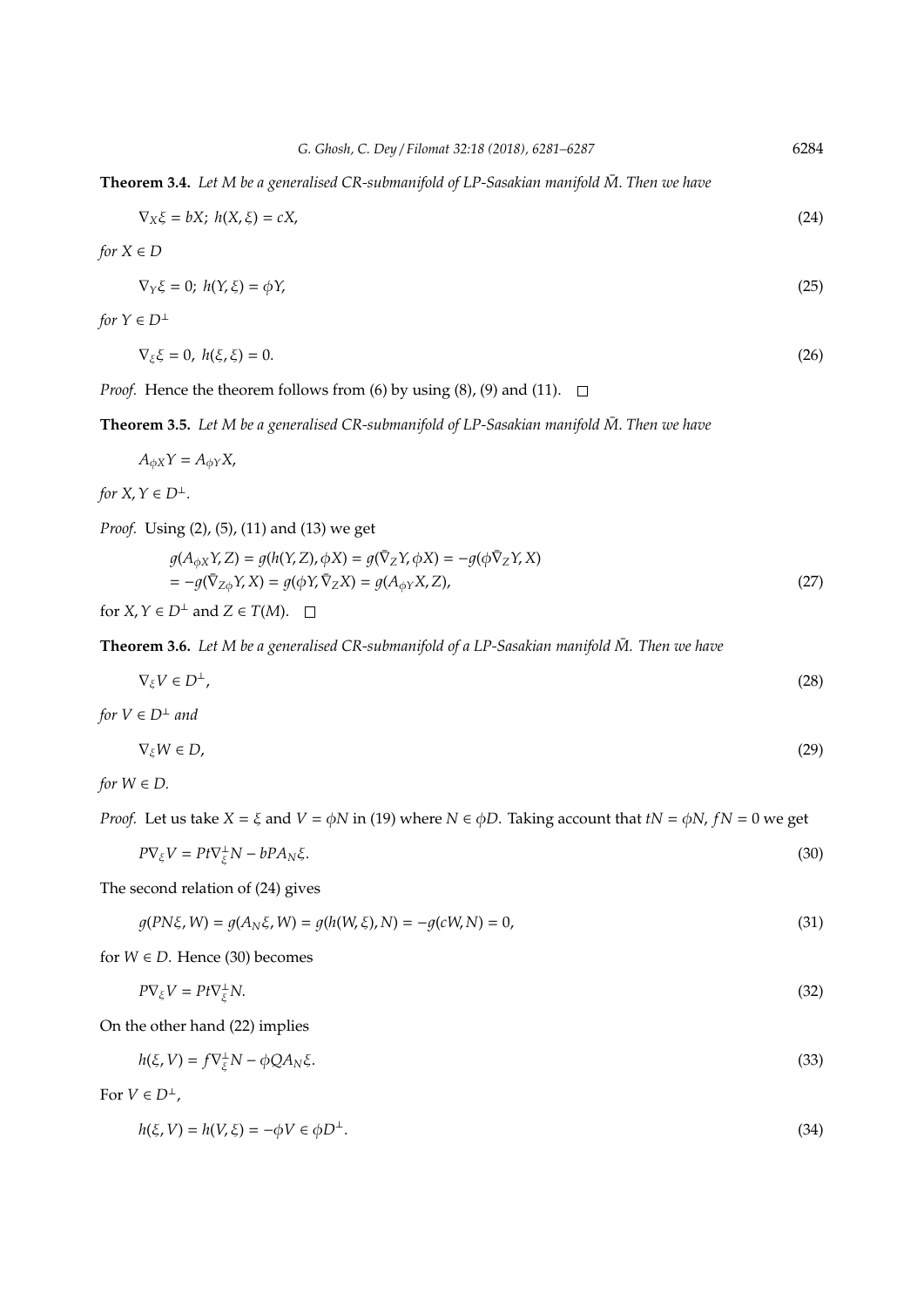Now for  $X \in D^{bot}$  by virtue of Lemma and of (13) we have

$$
g(h(\xi, V), \phi X) = g(h(V, \xi), \phi X) = g(A_{\phi X} V, \xi) = g(A_{\phi V} X, \xi)
$$
  
=  $g(h(X, \xi), \phi V) = g(h(X, \xi), -N) = -g(A_N \xi, X) = -g(\phi A_N \xi, \phi X)$   
=  $-g(\phi P A_N \xi, \phi X) - g(\phi Q A_N \xi, \phi X) = -g(\phi Q A_N \xi, \phi X).$  (35)

Therefore,

$$
h(\xi, V) = -\phi Q A_N \xi,
$$

which together with (33) implies  $f \nabla_{\xi}^{\perp} N = 0$ . Hence  $\nabla_{\xi}^{\perp} N \in \phi D^{\perp}$ , since  $f$  is an automorphism of  $cD \oplus v$ . Thus  $t\nabla_{\xi}^{\perp}N \in D^{\perp}$  and from (32) it follows that

$$
P\nabla_{\xi}V=0,\tag{36}
$$

for all  $V \in D^{\perp}$ . Now from (21) we have

$$
\eta(\nabla_{\xi}V)=0,\tag{37}
$$

for all  $V = \phi N \in D^{\perp}$ , where  $N \in \phi D^{\perp}$ .

Hence (28) follows from (21) and (22). Finally by using (9), (26) and (28), we have

$$
g(\nabla_{\xi}W,X)=g(\nabla_{\xi}W,PX),
$$

for *X*  $\in$  *T*(*M*) and *W*  $\in$  *D*. Thus we have  $\nabla$ <sub> $\xi$ *</sub>W*, for *W*  $\in$  *D* and this completes the proof.  $\square$ </sub>

**Corollary 3.7.** Let M be a generalised CR-submanifold of the LP-Sasakian manifold  $\bar{M}$ . Then we have

$$
[Y,\xi] \in D^{\perp},\tag{38}
$$

*for*  $Y \in D^{\perp}$  *and* 

$$
[X,\xi]\in D,\tag{39}
$$

*for*  $X \in D$ *.* 

The above corollary follows immediately from the Theorem 3.4 and THeorem 3.6.

**Theorem 3.8.** Let M be a generalised CR-submanifold of the LP-Sasakian manifold  $\bar{M}$ . Then the distribution  $D^{\perp}$  is *always involutive.*

*Proof.* For *X*,  $Y \in D^{\perp}$  by using (30) we get

$$
g([X,Y],\xi) = g(\nabla_X Y, \xi) - g(\nabla_Y X) = g(X, \nabla_Y \xi) - g(Y, \nabla_X \xi) = 0.
$$
\n
$$
(40)
$$

 $\Box$ 

On the other hand, from (14) we have

$$
bP\nabla_X Y = -PA_{\phi Y} X - Pth(X, Y),\tag{41}
$$

for *X*,  $Y \in D^{\perp}$  and then by using Theorem 3.4 we get from (41)

$$
bP[X,Y] = 0,\tag{42}
$$

for *X*,  $Y \in D^{\perp}$ . As b is an automorphism of *D*, the theorem follows from (40) and (42).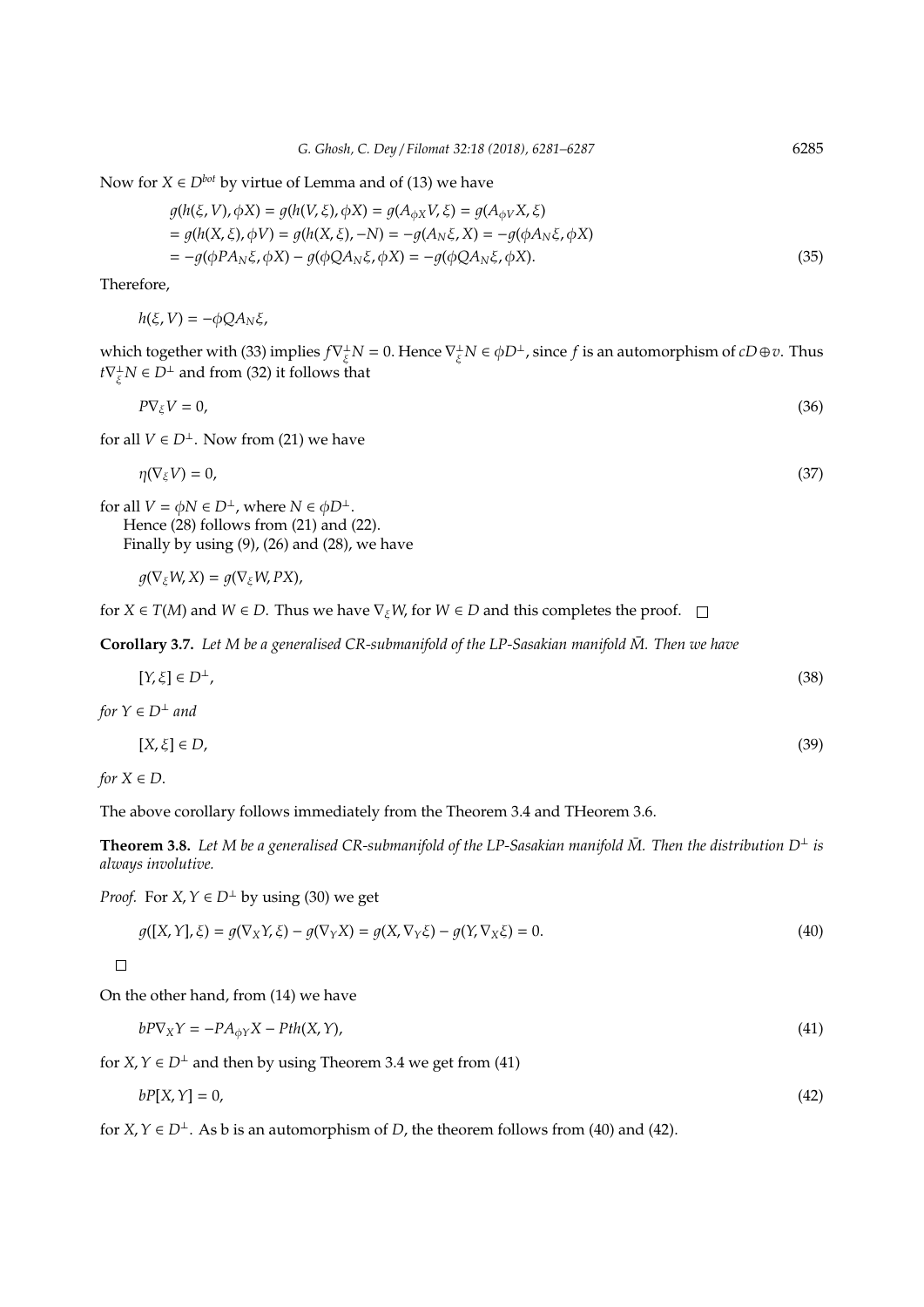**Theorem 3.9.** Let M be a generalised CR-submanifold of the LP-Sasakian manifold  $\bar{M}$ . Then the distribution D is *never involutive.*

*Proof.* For *X*,  $Y \in D$  by using (24), we have

$$
g([X,Y],\xi) = g(\nabla_X Y, \xi) - g(\nabla_Y X) = g(X, \nabla_Y \xi) - g(Y, \nabla_X \xi)
$$
  
=  $g(X, bY) - g(Y, bX) = 2g(Y, bX).$  (43)

Taking  $X \neq 0$  and  $Y = bX$  in (43), it follows that *D* is not involutive.  $\Box$ 

**Theorem 3.10.** Let M be a generalised CR-submanifold of the LP-Sasakian manifold  $\bar{M}$ . Then the distribution  $D \oplus \{\xi\}$ *is involutive if and only if*

$$
h(bX,Y) - h(X,bY) + \nabla_Y^{\perp} cX - \nabla_X^{\perp} cY \in cD \oplus v.
$$
\n
$$
(44)
$$

*Proof.* Operating  $\phi$  on both sides of (17) and then taking component in  $D^{\perp}$  we have

 $Q\nabla_X Y = -Qt(h(X, bY)) + \nabla_X^{\perp}$ *X cPY* − *f h*(*X*,*Y*),

 $X, Y \in D$  and thus

$$
Q[X,Y] = Qt(h(Y,bX) - h(X,bY) + \nabla_Y^{\perp} cX - \nabla_X^{\perp} cY),
$$
\n(45)

for *X*,  $Y \in D$ . Hence the theorem follows from (45) and (39).  $\Box$ 

**Theorem 3.11.** Let M be a generalised CR-submanifold of the LP-Sasakian manifold  $\bar{M}$ . Then the leaves of distribution *D*<sup>⊥</sup> *are totally geodesic in M if and only if*

$$
h(X, bZ) + \nabla_X^{\perp} cZ \in cD \oplus v,\tag{46}
$$

*for*  $X \in D^{\perp}$  *and*  $Z \in D \oplus \{\xi\}.$ 

*Proof.* For *X*,  $Y \in D^{\perp}$  and  $Z \in D \oplus \{\xi\}$  by using (2), (4), (11) and (12) we get

$$
g(\nabla_X Y, Z) = -g(Y, \bar{\nabla}_X Z) = -g(\phi \bar{\nabla}_X Z, \phi Y)
$$
  
=  $g((\bar{\nabla}_X \phi)Z, \phi Y) - g(\bar{\nabla}_X \phi Z, \phi Y)$   
=  $-g(\nabla_X bZ + h(X, bZ) - A_{cZ}X + \nabla^{\perp}_X cZ, \phi Y)$   
=  $-g(h(X, bZ) + \nabla^{\perp}_X cZ, \phi Y).$  (47)

Hence the theorem follows from (47).  $\Box$ 

**Theorem 3.12.** Let M be a generalised CR-submanifold of the LP-Sasakian manifold  $\bar{M}$ . Then the distribution D $\oplus$ {ξ} *is involutive and its leaves are totally geodesic in M if and only if*

$$
h(X, by) + \nabla_X^{\perp} cY \in cD \oplus v,\tag{48}
$$

*for*  $X, Y \in D \oplus \{\xi\}.$ 

*Proof.* For *X*, *Y* ∈ *D* ⊕ {*ξ*} and *Z* ∈ *D*<sup>⊥</sup> by using (2), (4), (8), (11) and (12) we get

$$
g(\nabla_X Y, Z) = g(\bar{\nabla}_X Y, Z) = g(\phi \bar{\nabla}_X Y, \phi Z) = g(\bar{\nabla}_X \phi Y, \phi Z)
$$
  
=  $g(\nabla_X bY + h(X, bY) - A_{cY}X + \nabla_X^{\perp} cY, \phi Z).$  (49)

Hence the theorem follows from (49).  $\Box$